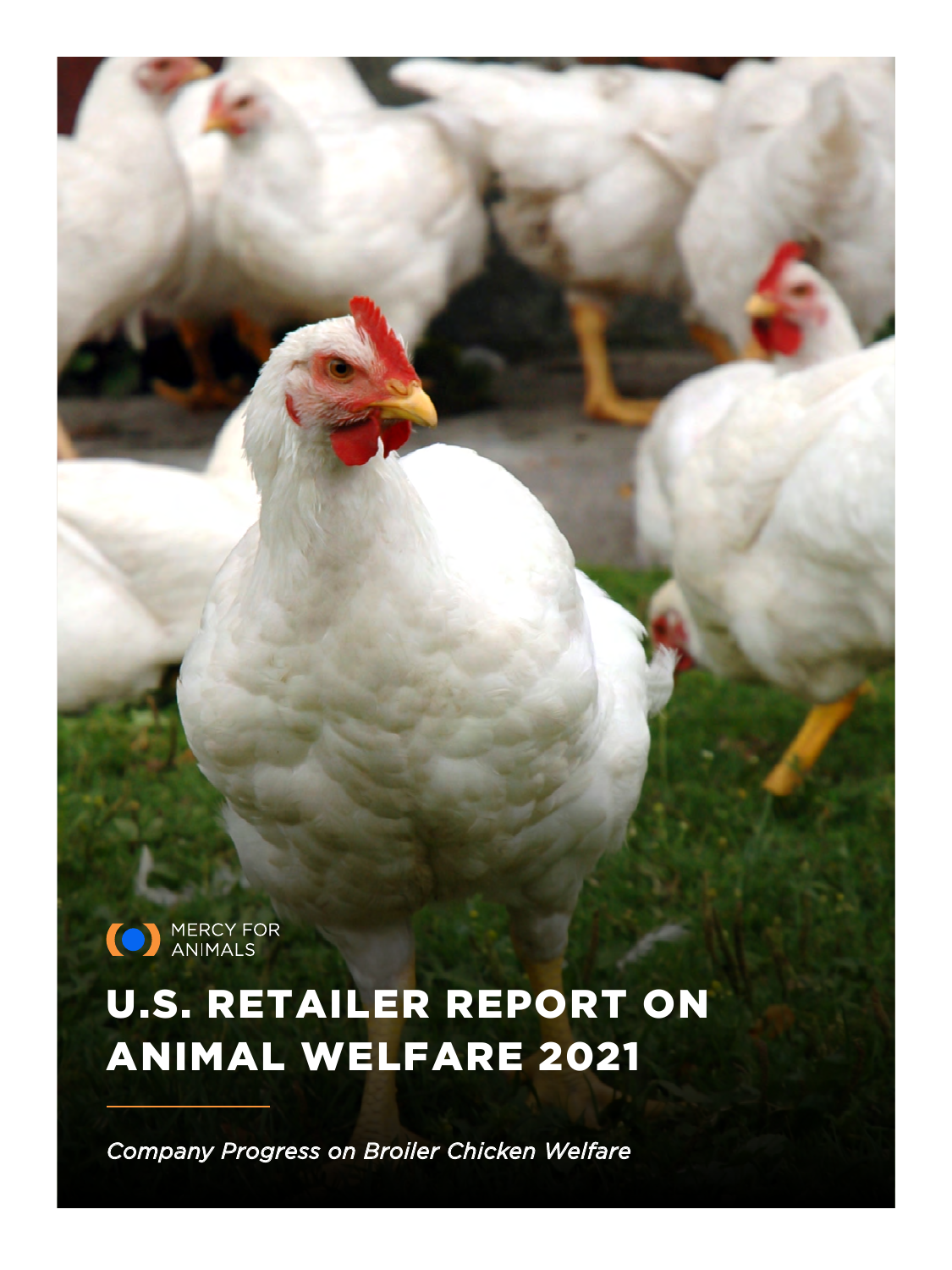## **Summary**

Each year, over nine billion chickens raised for meat (known as "broilers") are killed in the United States, more than any other land animal used for food. Over the past several years, hundreds of restaurants, foodservice companies, manufacturers, and hospitality brands have adopted the Better Chicken Commitment, a set of improved animal care standards to address the most pressing welfare issues associated with broilers. In response to this trend and growing public demand, supermarket chains have begun publishing their own meaningful chicken welfare policies. This report ranks major U.S. retailers on these efforts, highlighting those that are leading the way and those that have failed to take action.

### **Introduction**

Standard practices in the chicken industry would shock most consumers. The overwhelming majority of broiler chickens in the United States have been aggressively bred for rapid growth, which frequently results in immobility, organ stress, and heart disease. Birds live crowded together in sheds on waste-soaked litter, which leads to ammonia burns and respiratory problems. They are killed at five to seven weeks of age, typically through live-shackle slaughter, a method whereby chickens are shackled upside down while fully conscious and dragged through electrified water.

After incredible momentum across the food industry to prohibit keeping egg-laying hens in wire battery cages, more than 200 companies turned their attention to the

other chickens in their supply chains: broilers. These leaders—including Popeyes, Burger King, Subway, Unilever, Kraft Heinz, Compass Group, Sodexo, Aramark, and Nestlé—adopted the [Better Chicken](https://betterchickencommitment.com/policy)  [Commitment](https://betterchickencommitment.com/policy) (BCC), establishing minimum animal welfare requirements regarding breed, environment, and slaughter practices for their chicken suppliers. In recent months, several retailers—members of the food sector that buy the most chicken—have published groundbreaking broiler welfare policies of their own. Unfortunately, many major U.S. retailers remain behind on this issue, falling far short of their customers' expectations for the treatment of animals used for food.

This report ranks retailers according to their efforts to address the most pressing welfare issues associated with broiler chickens. For companies that have published commitments, their policies are evaluated against the following Better Chicken Commitment standards:

- Reducing stocking density to 6 lb./sq. ft. and prohibiting broiler cages
- Providing birds with litter, lighting, and enrichments that meet BCC standards
- Processing chickens in a manner that avoids pre-stun handling and instead uses a multistep controlled-atmosphere processing system that induces an irreversible stun
- Adopting higher-welfare breeds, such as those approved by Global Animal Partnership or the RSPCA
- Complying with all standards via third-party auditing



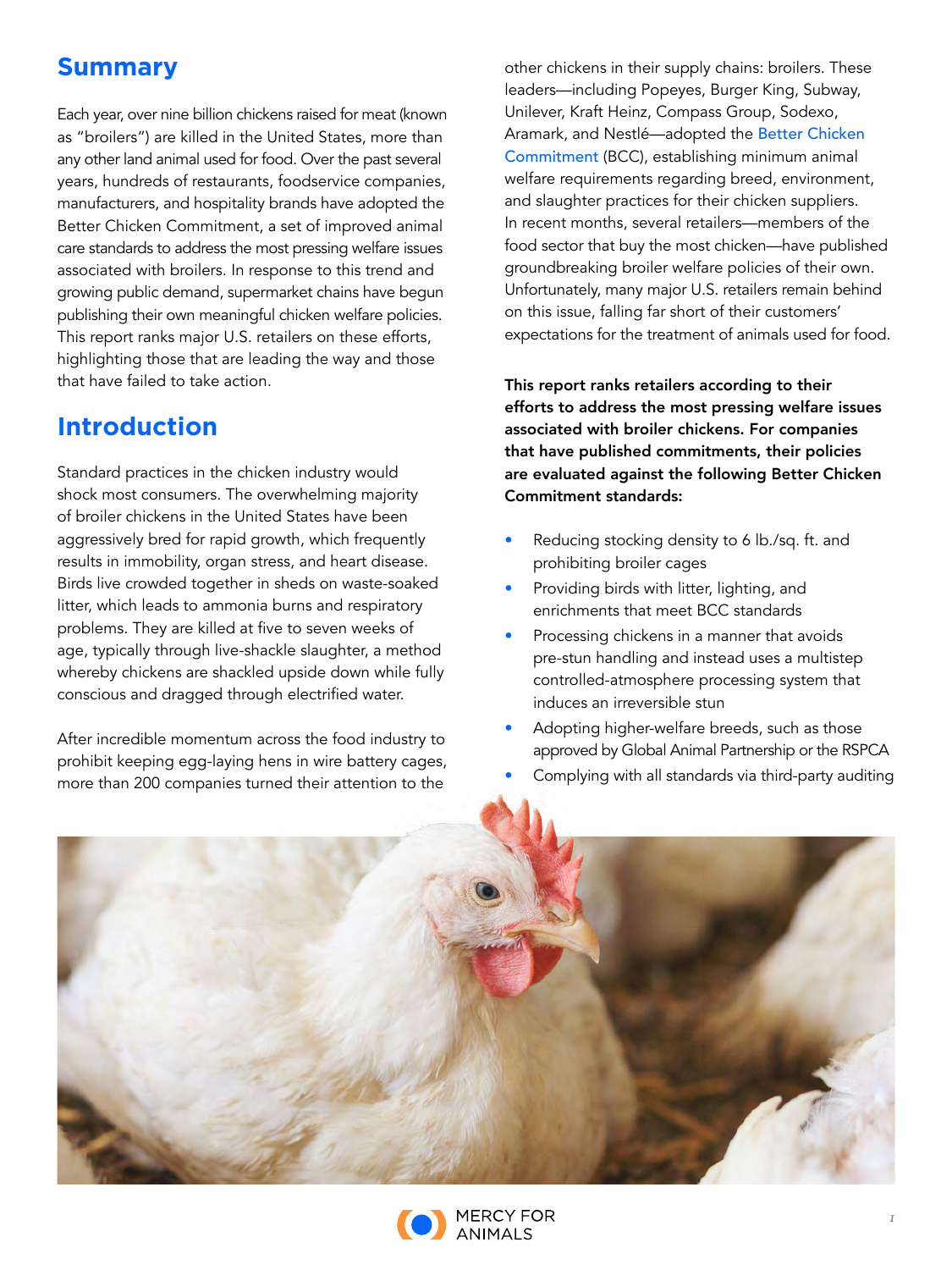#### Leading the Industry in Broiler Welfare

The following companies have demonstrated clear leadership on animal welfare by adopting BCC standards. We commend them for their commitment to addressing this key animal welfare issue and for publishing strong, meaningful policies.

- Giant Eagle
- Natural Grocers
- PCC Community Markets
- Sprouts Farmers Market
- Whole Foods Market

#### Initiating Work on Broiler Welfare

The following companies have begun making progress on broiler welfare by publishing policies aligned with some BCC components. We encourage them to develop complete policies that align with all BCC components.

- Ahold Delhaize USA (brands include Food Lion, Giant, and Stop & Shop)
- Albertsons (brands include Albertsons, Safeway, and Vons)
- Kroger (brands include Kroger, Harris Teeter, and Ralphs)
- **Meijer**

#### Lagging on Broiler Chicken Welfare

To date, the following companies have not published broiler chicken welfare policies that meaningfully address the most critical welfare concerns. Of companies with published policies at all, standards fall short of those of the BCC. They have failed to ban practices that promote the greatest suffering in their broiler chicken supply chains.

- ALDI
- BJ's Wholesale Club
- Golub Corporation (brands include Price Chopper and Market 32)
- $H-E-B$
- Hy-Vee
- Publix
- Raley's
- Southeastern Grocers (brands include Winn-Dixie, Fresco y Más, and Harveys)
- Stater Bros. Markets
- **Target**
- Trader Joe's
- Wakefern (brands include ShopRite, Price Rite, and The Fresh Grocer)
- Walmart (brands include Walmart and Sam's Club)
- Wegmans
- Weis Markets



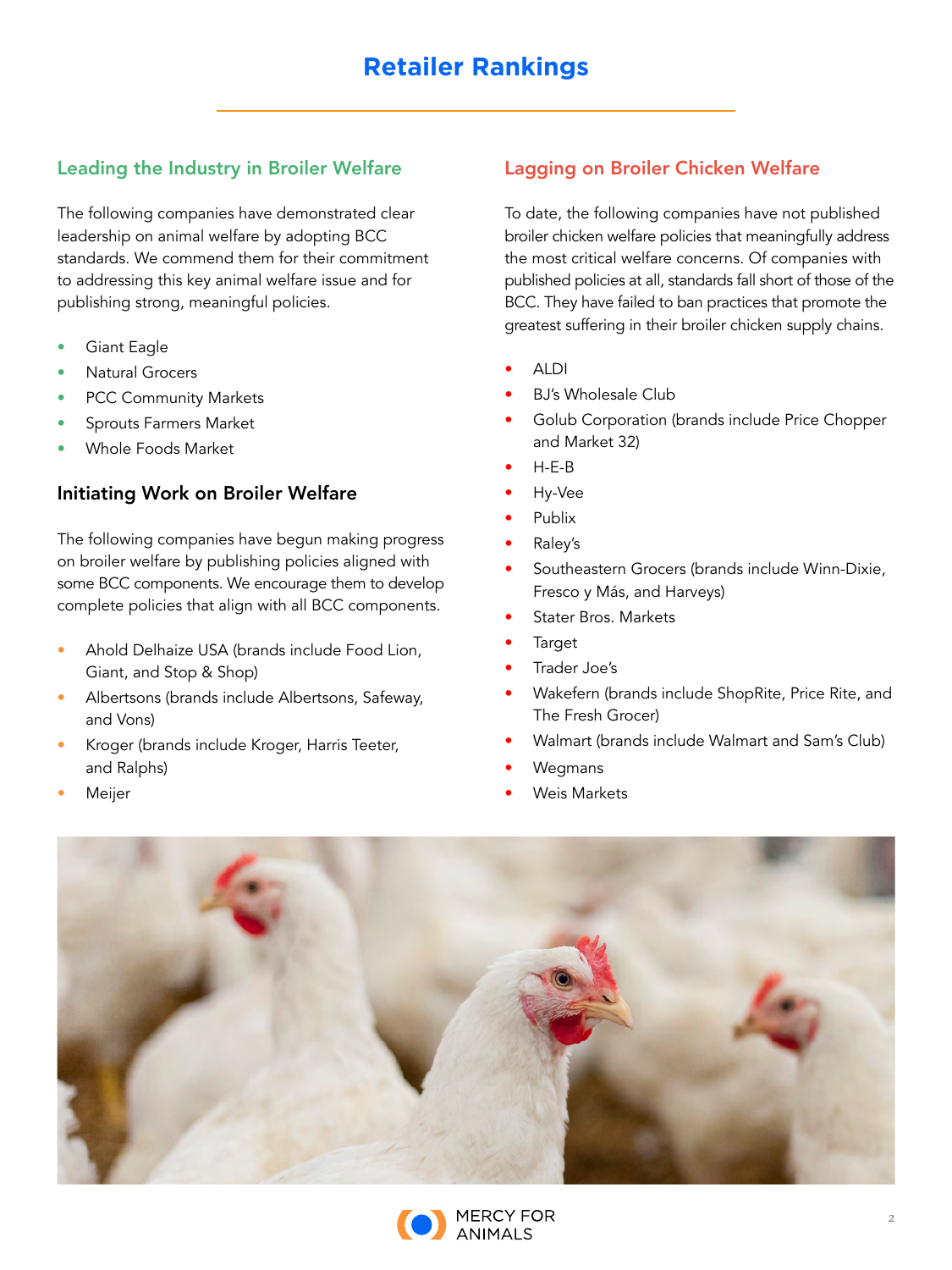

## **New Footage Exposes Industry-Standard Cruelty to Chickens**

In 2021, a new high-profile exposé revealed to millions of Americans the incredible suffering broiler chickens regularly endure at factory farms.

In early February, Mercy For Animals released undercover footage that [documented troubling](https://costcoexposed.com/)  [conditions at a Costco chicken supplier](https://costcoexposed.com/). The footage, first [covered by the](https://www.nytimes.com/2021/02/06/opinion/sunday/costco-chicken-animal-welfare.html) *[New York Times](https://www.nytimes.com/2021/02/06/opinion/sunday/costco-chicken-animal-welfare.html)*, shows tens of thousands of birds crowded in filthy sheds, living for weeks in their own waste. Many birds suffered from open wounds, ammonia burns, broken bones, and twisted necks and beaks.

Shortly after the investigation's release, Costco published a statement that it would evaluate potential changes for its chicken operations. In September, Costco published an updated broiler welfare statement outlining new steps the company would take to begin elevating the animal care standards for broiler chickens in its supply chain. They include reducing stocking density and trialing environmental enrichments at its vertically integrated chicken supplier, Lincoln Premium Poultry, which raises more than 100 million chickens per year; engaging its breeding stock suppliers on improving leg strength for chickens and reducing mobility problems; and exploring transitions to controlled-atmosphere stunning at additional suppliers.

This report serves as a follow-up to the Costco investigation to highlight retailers that have since taken action to address broiler welfare in their own supply chains and other retailers that have not.

Many retailers stand behind guidelines from the National Chicken Council (NCC), an association [representing companies that account for 95 percent](https://www.nationalchickencouncil.org/industry/history/)  [of all broiler chickens raised and slaughtered in the](https://www.nationalchickencouncil.org/industry/history/)  [United States](https://www.nationalchickencouncil.org/industry/history/). These guidelines simply codify standard factory farming practices and are woefully inadequate to prevent the worst suffering for chickens.

The group's misleading 2017 "[Chicken Guarantees](https://www.nationalchickencouncil.org/americas-largest-chicken-association-rolls-industry-wide-standards-broiler-chicken-welfare/)," for example, boast that broiler chickens are raised cage-free and not given hormones or steroids. But broiler chickens are not caged in the United States—the "cage-free" label is meaningful only in regard to laying hens—and hormones and steroids in poultry have been banned by the government since the 1950s.

Given the NCC's failure to establish guidelines that would create tangible welfare improvements for chickens in the meat industry, the absence of any [federal legal protections](https://www.animallaw.info/article/overview-legal-protections-domestic-chicken-united-states-and-europe) for broiler chickens, and the exemption of poultry from the Humane Methods [of Slaughter Act](https://www.nal.usda.gov/awic/humane-methods-slaughter-act), it is currently incumbent on food companies to publish their own meaningful animal welfare policies for chickens. And this is precisely what many of them have done.

## **Progress from the Food Industry**

In response to the urgent need for improved welfare standards for broiler chickens, [more than 200](https://welfarecommitments.com/broiler)  [companies in North America](https://welfarecommitments.com/broiler) and more than [400](https://chickenwatch.org/progress-tracker?filterK=Broiler)  [companies around the globe](https://chickenwatch.org/progress-tracker?filterK=Broiler) have committed to implementing a set of improved welfare standards for broiler chickens in their supply chains. These standards, known in North America as the Better Chicken Commitment, require suppliers to take